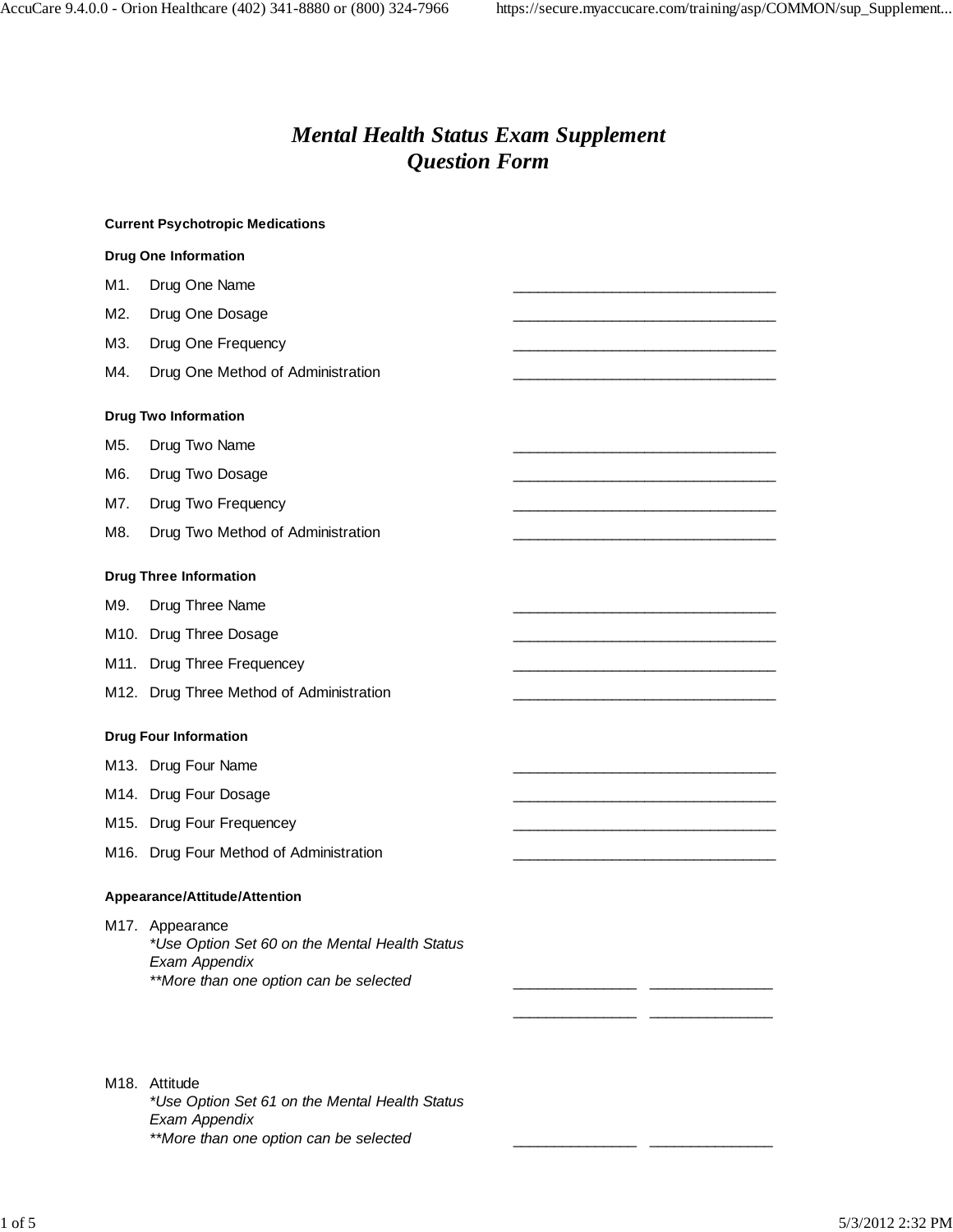| M19. Attention<br>*Use Option Set 62 on the Mental Health Status<br>Exam Appendix<br>**More than one option can be selected |  |  |
|-----------------------------------------------------------------------------------------------------------------------------|--|--|
|                                                                                                                             |  |  |
| <b>Motor Behavior/Posture</b>                                                                                               |  |  |
| M20. Motor Behavior<br>*Use Option Set 63 on the Mental Health Status<br>Exam Appendix                                      |  |  |
| M21. Posture<br>*Use Option Set 64 on the Mental Health Status<br>Exam Appendix                                             |  |  |
| <b>Speech Language</b>                                                                                                      |  |  |
| M22. Rate<br>*Use Option Set 65 on the Mental Health Status<br>Exam Appendix                                                |  |  |
| M23. Quality<br>*Use Option Set 66 on the Mental Health Status<br>Exam Appendix<br>**More than one option can be selected   |  |  |
| M24. Latency<br>*Use Option Set 67 on the Mental Health Status<br>Exam Appendix<br>**More than one option can be selected   |  |  |
|                                                                                                                             |  |  |
| M25. Tone<br>*Use Option Set 87 on the Mental Health Status<br>Exam Appendix                                                |  |  |
| <b>Mood/Affect</b>                                                                                                          |  |  |
| M26. Mood<br>*Use Option Set 68 on the Mental Health Status<br>Exam Appendix<br>**More than one option can be selected      |  |  |
| M27. Affect                                                                                                                 |  |  |
| *Use Option Set 69 on the Mental Health Status<br>Exam Appendix<br>**More than one option can be selected                   |  |  |

\_\_\_\_\_\_\_\_\_\_\_\_\_\_\_ \_\_\_\_\_\_\_\_\_\_\_\_\_\_\_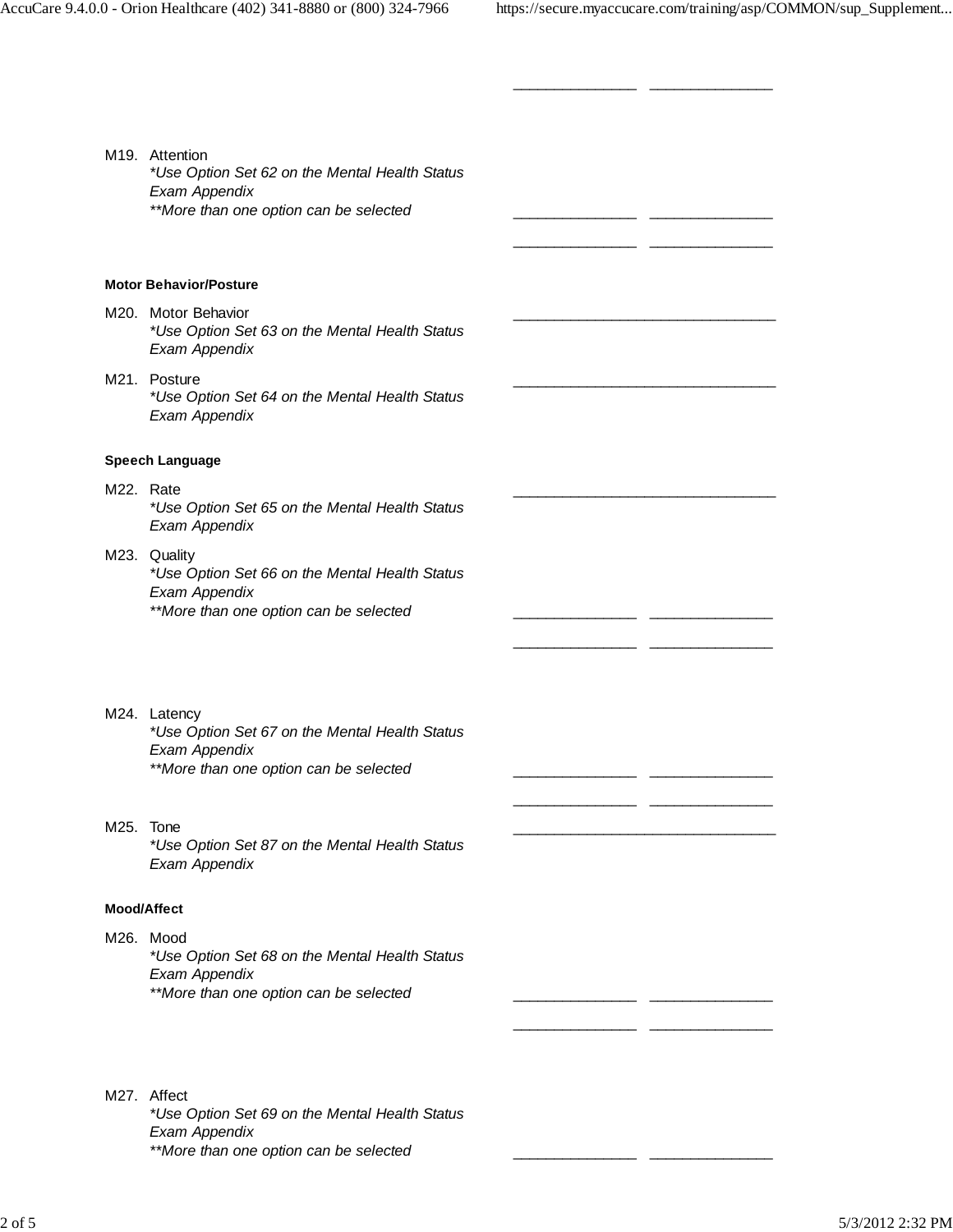| M28. Appropriateness to Situation<br>*Use Option Set 70 on the Mental Health Status<br>Exam Appendix<br>**More than one option can be selected                                 |                                                            |  |
|--------------------------------------------------------------------------------------------------------------------------------------------------------------------------------|------------------------------------------------------------|--|
| <b>Thought Content/Process</b>                                                                                                                                                 |                                                            |  |
| M29. Content<br>*Use Option Set 71 on the Mental Health Status<br>Exam Appendix<br>**More than one option can be selected                                                      | <u> 1989 - Johann John Stein, fransk politik (d. 1989)</u> |  |
| M30. Process<br>*Use Option Set 72 on the Mental Health Status<br>Exam Appendix<br>**More than one option can be selected                                                      |                                                            |  |
| M31. Hallucinations/Perceptual Disorder/Organic Brain<br>Syndrome<br>*Use Option Set 73 on the Mental Health Status<br>Exam Appendix<br>**More than one option can be selected |                                                            |  |
| Orientation (Client is Aware of the Following) - Answer Y, N or X (Not Applicable)                                                                                             |                                                            |  |
| M32. Person                                                                                                                                                                    |                                                            |  |
| M33. Place                                                                                                                                                                     |                                                            |  |
| M34. Day                                                                                                                                                                       |                                                            |  |
| M35. Date                                                                                                                                                                      |                                                            |  |
| <b>Intelligence/Memory</b>                                                                                                                                                     |                                                            |  |
| M36. Intelligence<br>*Use Option Set 74 on the Mental Health Status<br>Exam Appendix                                                                                           |                                                            |  |
| M37. Memory                                                                                                                                                                    |                                                            |  |

\_\_\_\_\_\_\_\_\_\_\_\_\_\_\_ \_\_\_\_\_\_\_\_\_\_\_\_\_\_\_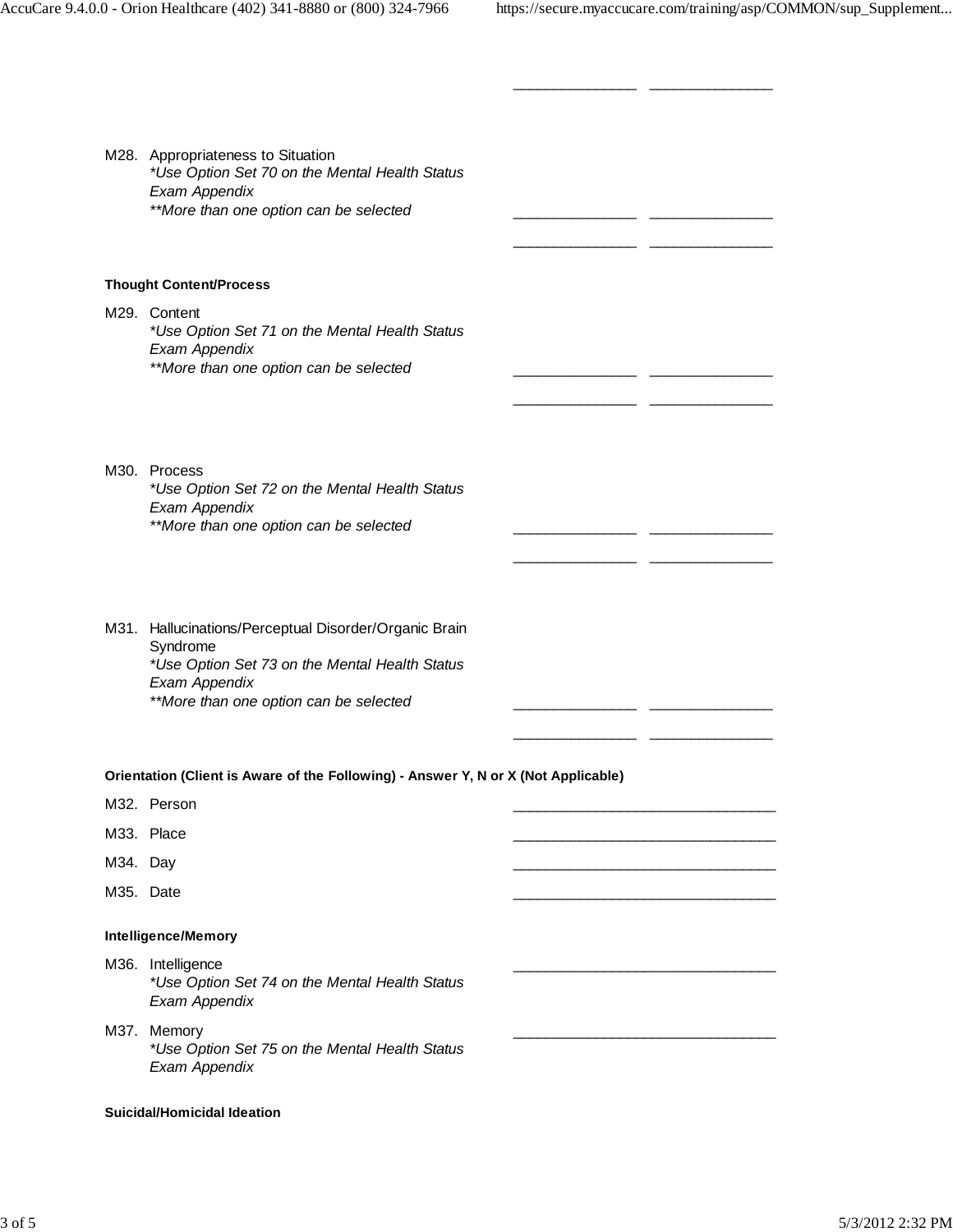\_\_\_\_\_\_\_\_\_\_\_\_\_\_\_\_\_\_\_\_\_\_\_\_\_\_\_\_\_\_\_\_

\_\_\_\_\_\_\_\_\_\_\_\_\_\_\_\_\_\_\_\_\_\_\_\_\_\_\_\_\_\_\_\_

\_\_\_\_\_\_\_\_\_\_\_\_\_\_\_\_\_\_\_\_\_\_\_\_\_\_\_\_\_\_\_\_

\_\_\_\_\_\_\_\_\_\_\_\_\_\_\_\_\_\_\_\_\_\_\_\_\_\_\_\_\_\_\_\_

\_\_\_\_\_\_\_\_\_\_\_\_\_\_\_\_\_\_\_\_\_\_\_\_\_\_\_\_\_\_\_\_

\_\_\_\_\_\_\_\_\_\_\_\_\_\_\_\_\_\_\_\_\_\_\_\_\_\_\_\_\_\_\_\_

\_\_\_\_\_\_\_\_\_\_\_\_\_\_\_\_\_\_\_\_\_\_\_\_\_\_\_\_\_\_\_\_

\_\_\_\_\_\_\_\_\_\_\_\_\_\_\_\_\_\_\_\_\_\_\_\_\_\_\_\_\_\_\_\_

\_\_\_\_\_\_\_\_\_\_\_\_\_\_\_\_\_\_\_\_\_\_\_\_\_\_\_\_\_\_\_\_

- M38. Suicidal Ideation \*Use Option Set 76 on the Mental Health Status Exam Appendix
- M39. Homicidal Ideation \*Use Option Set 77 on the Mental Health Status Exam Appendix

# **Impulse Control**

M40. Impulse Control \*Use Option Set 78 on the Mental Health Status Exam Appendix

## **Insight and Judgment**

- M41. Insight \*Use Option Set 79 on the Mental Health Status Exam Appendix
- M42. Judgment \*Use Option Set 79 on the Mental Health Status Exam Appendix
- M43. Select All that Apply \*Use Option Set 80 on the Mental Health Status Exam Appendix \*\*More than one option can be selected

\_\_\_\_\_\_\_\_\_\_\_\_\_\_\_ \_\_\_\_\_\_\_\_\_\_\_\_\_\_\_

 $\frac{1}{\sqrt{2}}$  , and the contract of the contract of the contract of the contract of the contract of the contract of the contract of the contract of the contract of the contract of the contract of the contract of the contra  $\frac{1}{\sqrt{2}}$  , and the contract of the contract of the contract of the contract of the contract of the contract of the contract of the contract of the contract of the contract of the contract of the contract of the contra \_\_\_\_\_\_\_\_\_\_\_\_\_\_\_\_\_\_\_\_\_\_\_\_\_\_\_\_\_\_\_\_

#### **Willingness/Ability to Participate in Treatment**

- M44. Willingness \*Use Option Set 81 on the Mental Health Status Exam Appendix
- M45. Ability

\*Use Option Set 82 on the Mental Health Status Exam Appendix

## **Present Level of Functioning**

- M46. Social Adjustment \*Use Option Set 83 on the Mental Health Status Exam Appendix
- M47. Daily Life Skills \*Use Option Set 84 on the Mental Health Status Exam Appendix

# **Presenting, Nature and Severity of Problem**

M48. Primary Presenting Problem